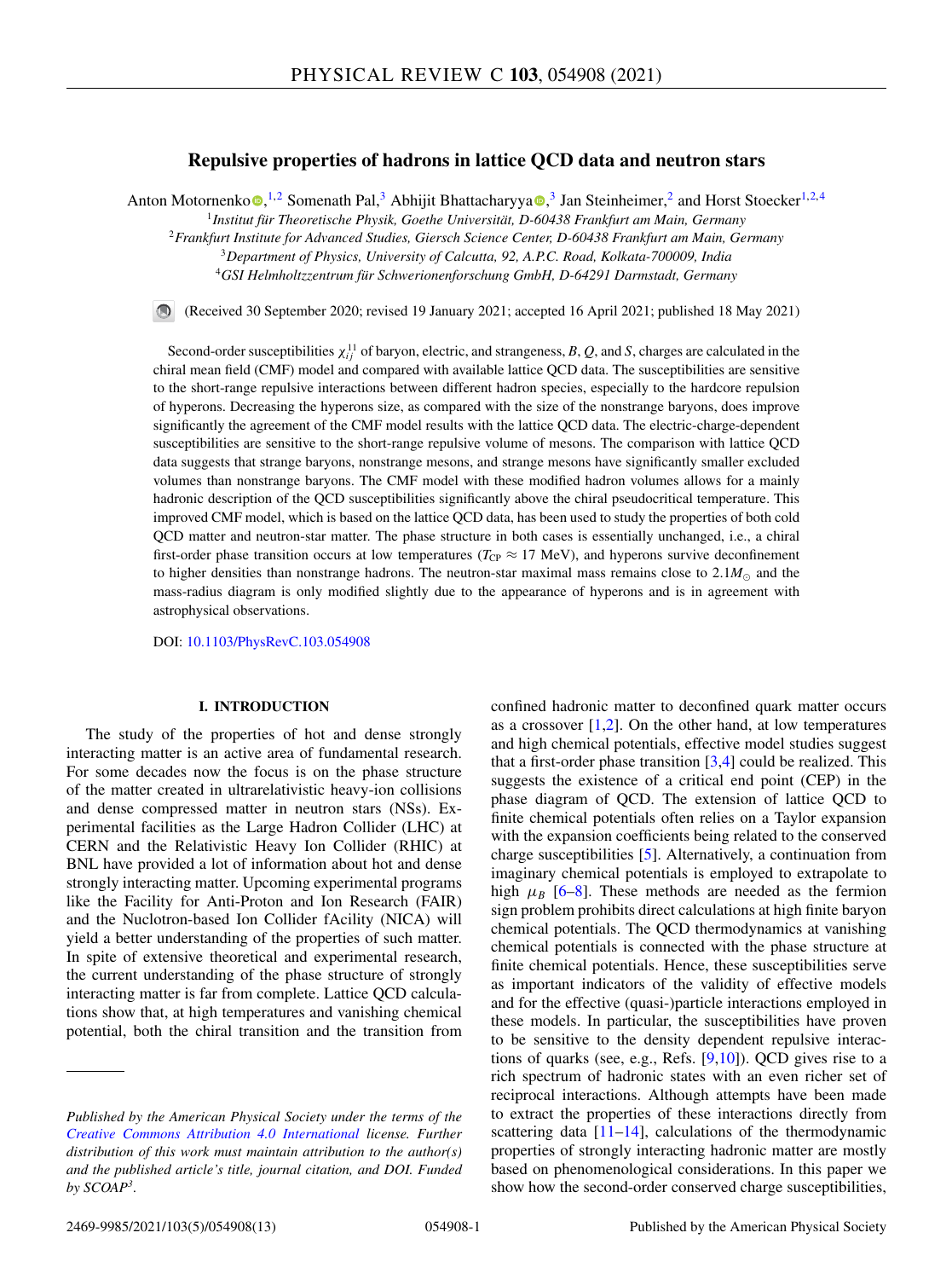as calculated on the lattice, can be used to extract the features of the different hadronic repulsive interactions. Furthermore, these calculations are used to understand the role of these interactions for the structure of the QCD phase diagram and for neutron-star properties.

The paper is organized as follows: Sec. II discusses in some detail the chiral mean field model. Section III compares the CMF results on fluctuations and on correlations with the lattice data. Section  *is devoted to study the QCD-based* CMF-phase structure at low and high densities. Section IV C presents results for the  $\beta$ -equilibrated ultrahigh density matter and the structure of neutron stars. Section V summarizes our results.

### **II. CHIRAL MEAN-FIELD MODEL**

Many effective models have been employed to describe and interpret the lattice QCD data (see, e.g., Refs. [15–19]), often based on quark quasiparticle or functional renormalization group methods. These models are mainly concentrated on the description of QCD properties at  $\mu_B = 0$  on the level of partonic degrees of freedom. For these models the finite baryonic densities are not of interest, and the role of the confined phase and hadronic interactions cannot be estimated there. Attempts to extend lattice-QCD-inspired approaches to finite densities have been made before, mostly based on quark-gluon quasiparticle models [20–22]. In the following, we describe a related ansatz which attempts to simultaneously describe the hadronic and deconfined degrees of freedom in a selfconsistent approach. The proposed ansatz, the CMF model, does not require any phase matching and thus allows for a continuous transition from confined to deconfined degrees of freedom while at the same time giving a proper description of nuclear matter and neutron-star matter phenomenology. To be able to make conclusive statements for high-density QCD it is necessary to also study the susceptibilities of conserved charges as done in this work, in addition to having a proper description of hadronic and nuclear matter.

The chiral SU(3)-flavor parity-doublet Polyakov-loop quark-hadron mean-field model (or the CMF model) describes the thermodynamics of strongly interacting matter on both the hadronic and quark level. The CMF model allows us to calculate the equation of state (EOS) of QCD matter at wide range of temperatures and densities. It incorporates major concepts of QCD phenomenology: chiral interactions in the baryon octet [23], the full PDG hadron list [24], excluded volume repulsive interactions among all hadrons [25,26], baryon parity doubling [27], and quarks coupled to an effective Polyakov loop potential (similar to the Polyakov Nambu Jona-Lasinio model [17]).

The main component of the CMF model is the three-flavor chiral Lagrangian for strange hadronic matter first introduced in Ref. [23]. The Lagrangian  $\mathcal{L}_{SU(3)_f}$  consists of the following parts:

$$
\mathcal{L}_{\text{SU(3)}_f} = \mathcal{L}_B + U_{\text{sc}} + U_{\text{vec}},\tag{1}
$$

where  $\mathcal{L}_B$  describes scalar and vector mean-field interactions among the ground-state octet baryons and their parity partners:

$$
\mathcal{L}_B = \sum_b (\bar{B}_b i \partial B_b) + \sum_b (\bar{B}_b m_b^* B_b)
$$
  
+ 
$$
\sum_b [\bar{B}_b \gamma_\mu (g_{\omega b} \omega^\mu + g_{\rho b} \rho^\mu + g_{\phi b} \phi^\mu) B_b], \quad (2)
$$

where the index *b* runs through all ground-state baryons p, *n*,  $\Lambda$ ,  $\Sigma^{+,0,-}$ ,  $\Sigma^{0,-}$  and their respective parity partners *N*(1535)<sup>+,0</sup>, Λ(1405), Σ(1750)<sup>+,0,−</sup>, Ξ(1950)<sup>0,−</sup>. *U*<sub>sc</sub> describes the potential of the scalar  $\sigma$  and  $\zeta$  fields, and  $U_{\text{vec}}$  is the potential of the vector  $\omega$ ,  $\rho$ , and  $\phi$  fields.

The effective masses of the ground-state octet baryons and their parity partners (assuming isospin symmetry) read [28]

$$
m_{b\pm}^* = \sqrt{\left[ \left( g_{\sigma b}^{(1)} \sigma + g_{\zeta b}^{(1)} \zeta \right)^2 + (m_0 + n_s m_s)^2 \right]} \pm g_{\sigma b}^{(2)} \sigma, \qquad (3)
$$

where the various coupling constants  $g_{*b}^{(*)}$  are determined by vacuum masses and by nuclear matter properties.  $m_0$  refers to a bare mass term of the baryons which is not generated by the breaking of chiral symmetry, and  $n_s m_s$  is the SU(3)<sub>f</sub>-breaking mass term that generates an explicit mass corresponding to the strangeness  $n<sub>s</sub>$  of the baryon. The single-particle energy of the baryons, therefore, becomes a function of their momentum *k* and effective masses:  $E^* = (k^2 + m_b^{*2})^{1/2}$ .

This approach describes parity doubling in the baryon octet implying a mass splitting between the baryon parity partners which is assumed to be generated by the scalar mesonic fields σ and ζ [27,29–31]. As a consequence of this nontrivial coupling, the effective nucleon mass never drops significantly below its vacuum expectation value, for nuclear saturation density it reaches a value of  $m_N^*(\rho = \rho_0) = 816$  MeV.

The chiral field dynamics are determined self-consistently by the scalar meson interaction potentials, driving the spontaneous breaking of the chiral symmetry:

$$
U_{\rm sc} = V_0 - \frac{1}{2}k_0I_2 + k_1I_2^2 - k_2I_4 + k_6I_6 + k_4 \ln \frac{\sigma^2 \zeta}{\sigma_0^2 \zeta_0} - U_{\rm sb},\tag{4}
$$

with

$$
I_2 = (\sigma^2 + \zeta^2), \quad I_4 = -(\sigma^4/2 + \zeta^4), \quad I_6 = (\sigma^6 + 4\zeta^6),
$$
 (5)

where  $V_0$  is included to ensure that the pressure in vacuum vanishes (i.e.,  $U_{sc} = 0$  for  $T = 0$  and  $\mu_B = 0$ ). The terms  $I_n$  correspond to the basic building blocks of possible chiral invariants that form different meson-meson interactions. The logarithmic term in equation (4) introduced in Refs. [32,33], contributes to the QCD trace anomaly and is motivated by the form of the QCD beta function at the one-loop level. In addition, an explicit symmetry-breaking term is introduced in the scalar potential:

$$
U_{\rm sb} = m_{\pi}^2 f_{\pi} \sigma + \left(\sqrt{2} m_K^2 f_K - \frac{1}{\sqrt{2}} m_{\pi}^2 f_{\pi}\right) \zeta. \tag{6}
$$

The mean-field vector repulsion is mediated by the fields  $\omega$ for repulsion at finite baryon densities,  $\rho$  for repulsion at finite isospin densities, and  $\phi$  for repulsion when finite strangeness density is present. The vector fields depend on the respective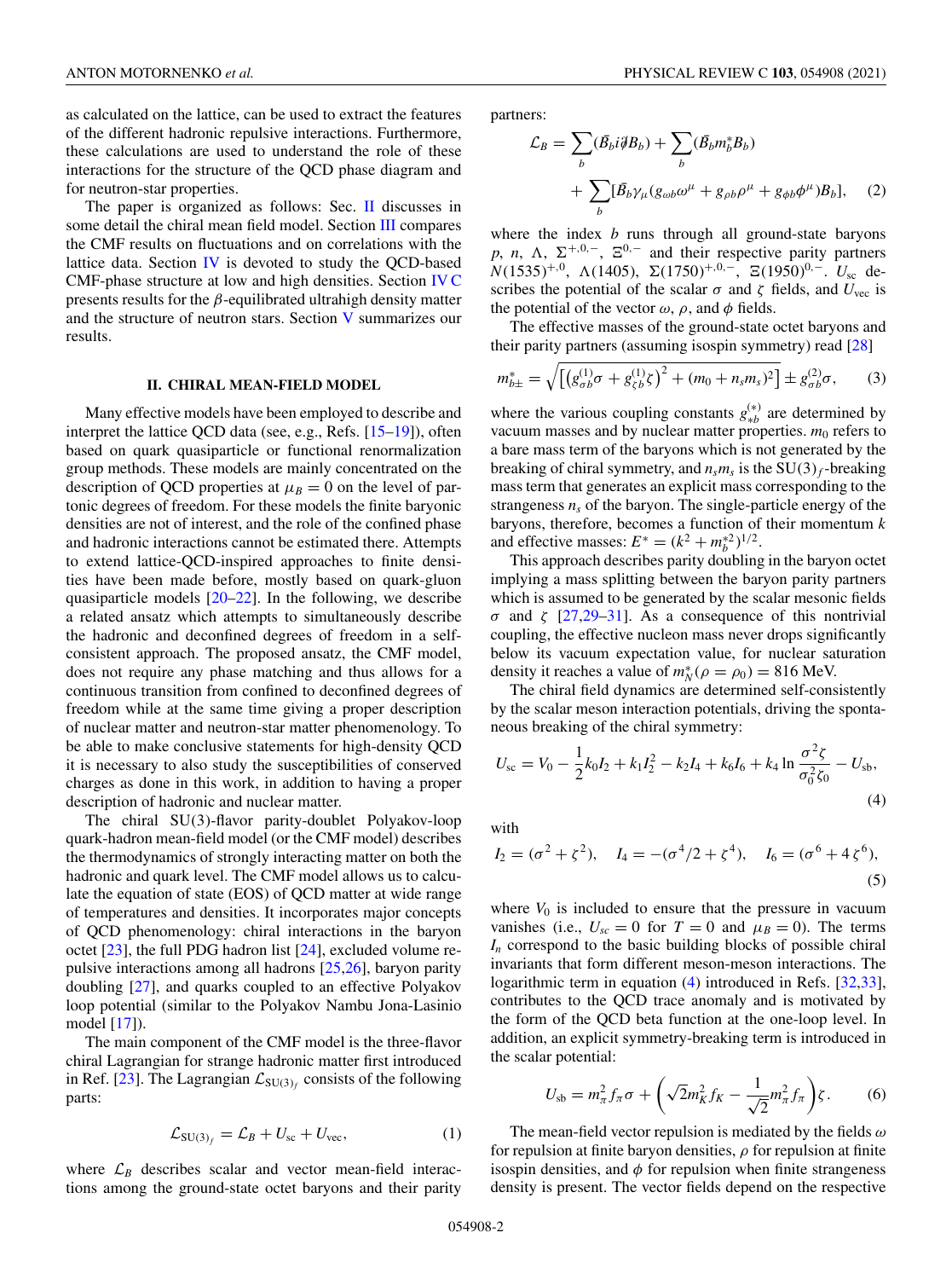conserved charge densities and are controlled by the potential *U*vec,

$$
U_{\text{vec}} = -\frac{1}{2} (m_{\omega}^2 \omega^2 + m_{\rho}^2 \rho^2 + m_{\phi}^2 \phi^2)
$$
  

$$
- g_4 \left[ \omega^4 + 6 \beta_2 \omega^2 \rho^2 + \rho^4 + \frac{1}{2} \phi^4 \left( \frac{Z_{\phi}}{Z_{\omega}} \right)^2 + 3(\rho^2 + \omega^2) \left( \frac{Z_{\phi}}{Z_{\omega}} \right) \phi^2 \right].
$$
 (7)

Similar to the effective mass  $m_b^*$ , which is modified by the scalar interactions, the vector interactions lead to a modification of the effective chemical potentials for the baryons and their parity partners:

$$
\mu_b^* = \mu_b - g_{\omega b} \omega - g_{\phi b} \phi - g_{\rho b} \rho. \tag{8}
$$

Note that the coupling strengths of the nucleons and hyperons were chosen to reproduce nuclear binding energies as well as optical potentials in nuclear matter of  $\approx$  - 28 MeV for the  $\Lambda$  and  $-18$  MeV for the  $\Xi$ .<sup>1</sup>

The remaining mesonic and noninteracting hadronic degrees of freedom are included in a form of Hadron Resonance Gas (HRG) as a thermal heat bath according to their vacuum masses.

Altogether, the baryonic interactions allow for a reasonable description of nuclear matter properties. The coupling constants of the hadronic sector and the parameters of the effective potential for these fields (see Ref. [28] for details) are chosen such that the properties of nuclear matter are reproduced: ground state density  $n_0 \approx 0.16$  fm<sup>-3</sup>, binding energy per nucleon is  $E_0/B \approx -15.2$  MeV, asymmetry energy  $S_0 \approx 31.9$  MeV, and compressibility  $K_0 \approx 267$  MeV. All fixed parameters and coupling constants used in the CMF model are summarized in Table I in the Appendix.

The quark degrees of freedom are introduced as in the Polyakov-loop-extended Nambu Jona-Lasinio (PNJL) model [17], where their thermal contribution is directly coupled to the Polyakov Loop order parameter  $\Phi$  [35], the quark thermal contribution read as

$$
\Omega_{\mathbf{q}} = -VT \sum_{q_i \in Q} \frac{d_{q_i}}{(2\pi)^3} \int d^3k \frac{1}{N_c} \ln\left[1 + 3\Phi e^{-(E_{q_i}^* - \mu_{q_i}^*)/T}\right] + 3\bar{\Phi} e^{-2(E_{q_i}^* - \mu_{q_i}^*)/T} + e^{-3(E_{q_i}^* - \mu_{q_i}^*)/T}\Big],\tag{9}
$$

where the index  $q_i$  runs through  $u$ ,  $d$ ,  $s$  flavors. The antiquark contribution can be obtained by replacing  $\mu_{q_i}^* \to -\mu_{q_i}^*$ , and  $\Phi \leftrightarrow \bar{\Phi}$ . The Polyakov-loop order parameter  $\Phi$  effectively describes the gluon contribution to the thermodynamic potential and is controlled by the temperature-dependent potential [35]:

$$
U_{\text{Pol}}(\Phi, \overline{\Phi}, T) = -\frac{1}{2}a(T)\Phi\overline{\Phi} + b(T)\ln[1 - 6\Phi\overline{\Phi} + 4(\Phi^3 + \overline{\Phi}^3) - 3(\Phi\overline{\Phi})^2],
$$
  

$$
a(T) = a_0T^4 + a_1T_0T^3 + a_2T_0^2T^2,
$$
  

$$
b(T) = b_3T_0^4.
$$
 (10)

The dynamical quark masses  $m_q^*$  of the light and strange quarks are also determined by the  $\sigma$  and  $\zeta$  fields, with the exception of a fixed-mass term  $m_{0q}$ , which can be understood as the contribution of the gluon condensate to the quark mass:

$$
m_{u,d}^* = -g_{u,d\sigma}\sigma + \delta m_{u,d} + m_{0u,d},
$$
  
\n
$$
m_s^* = -g_{s\zeta}\zeta + \delta m_s + m_{0q}.
$$
\n(11)

The full grand canonical potential of the CMF model is expressed as follows:

$$
\Omega = \Omega_{\rm q} + \Omega_{\rm \bar{q}} + \Omega_{\rm h} + \Omega_{\rm \bar{h}} - (U_{\rm sc} + U_{\rm vec} + U_{\rm Pol}), \quad (12)
$$

 $\Omega_h$  and  $\Omega_{\bar{h}}$  are the contributions from the hadrons which are the octet and the parity partners according to  $\mathcal{L}_B$  and the rest of the hadron list is incorporated in a form of a hadron resonance gas. Since we work in mean-field approximation, the kinetic term of the mesons is not included in the Lagrangian. The mesonic degrees of freedom are included explicitly in the grand canonical potential as single-particle states, i.e., as a sum over the corresponding thermal Bose-integrals for all mesonic species using their vacuum masses. *U*sc is the mean-field interaction potential of the scalar mean fields  $\sigma$ and  $\zeta$ , and  $U_{\text{vec}}$  of the repulsive vector mean fields  $\omega$ ,  $\rho$ , and φ. *U*Pol describes an effective gluon potential contribution as a part of the PNJL description.

The transition between the quark and hadronic degrees of freedom is controlled by two mechanisms:<sup>2</sup>

- (1) As the Polyakov loop order parameter becomes finite, free quarks can appear.
- (2) Hadrons are suppressed in the deconfined phase due to the excluded volume interactions.

The suppression of hadrons at high energy densities is maintained by their excluded-volume hard-core interactions [25,28]. Due to the assumption of finite size the hadrons are attributed an explicit volume term. This volume term then introduces an effective chemical potential  $\mu_j^{\text{eff}}$ , which replaces the hadron chemical potential used to calculate the thermal contributions in  $\Omega_h$ :

$$
\mu_j^{\text{eff}} = \mu_j^* - v_j P,\tag{13}
$$

for each hadronic particle specie *j*. Here, *P* is the total pressure of the system and the  $v_j$  are the excluded-volume (EV) parameters for the different particle species. Note that, in the previous works, the CMF model assumed only two different values of  $v_j$ , namely,

- (i)  $v_j = 1$  fm<sup>3</sup> for baryons;
- (ii)  $v_j = 1/8$  fm<sup>3</sup> for mesons;

while quarks are always assumed point-like. Note that the EV interaction scheme relates the excluded volume parameter v (particle's proper volume) to the hard-core radius *R*

<sup>&</sup>lt;sup>1</sup>Note that we did not impose constraints on the hyperon couplings from symmetry relations (see, e.g., Ref. [34]), which could be investigated in the future.

<sup>2</sup>Note in an earlier version of the CMF model which does not include the chiral partners of the baryons, the deconfinement phase transition is moderated by an additional  $\Phi$  term in the effective mass of the fermions [36]. There the point-like hadrons are suppressed by an explicitly- $\mu_B$ -dependent term in the Polyakov loop potential.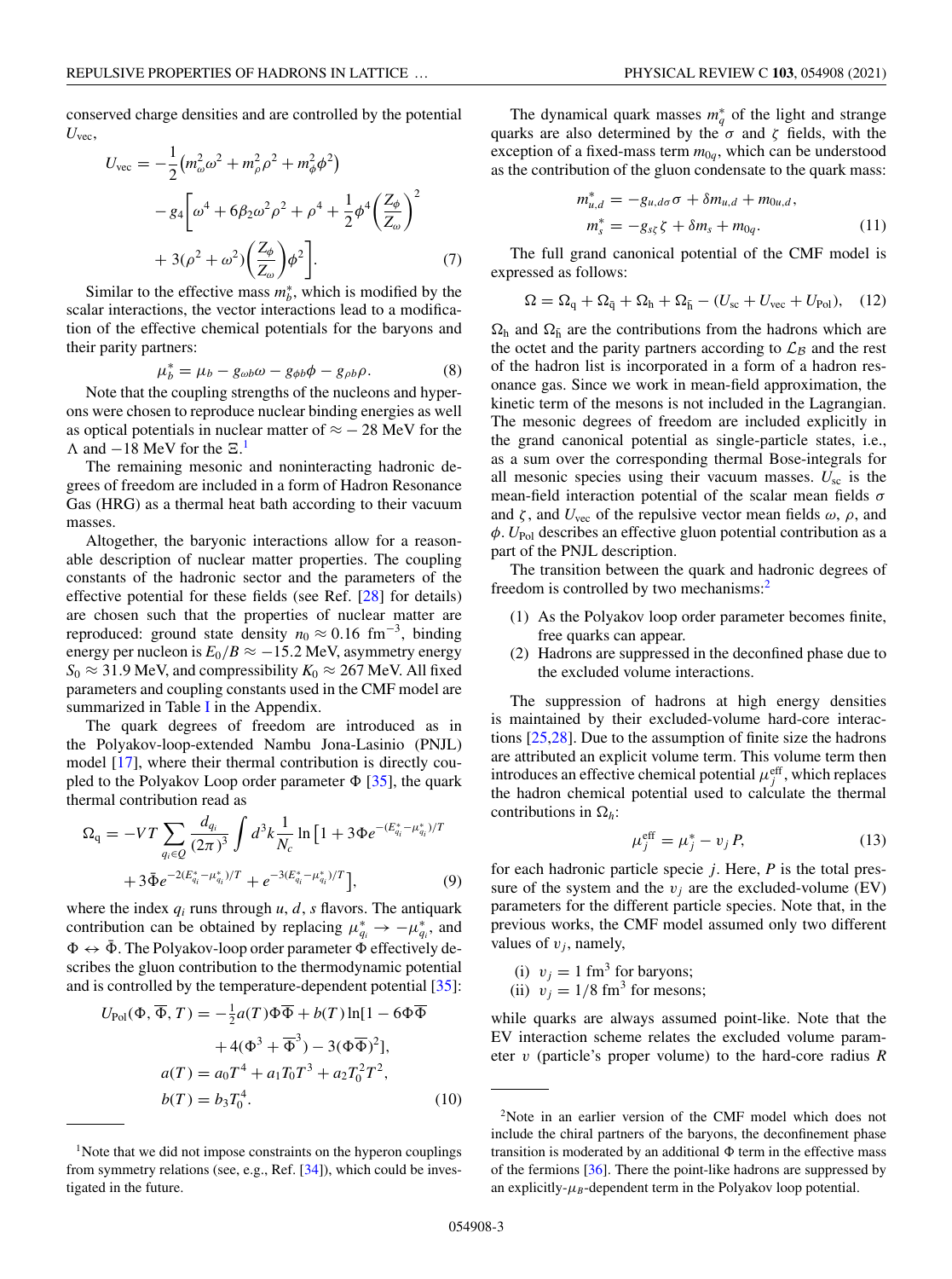as  $v = \frac{16}{3}\pi R^3$  which for  $v = 1$  fm<sup>3</sup> yields  $R \approx 0.39$  fm. In other words, each hadron excludes a volume with twice its radius. These values of hard-core radius are in agreement with the analysis of nucleon-nucleon scattering (*NN* scattering) phase shift data [37] and are important for the thermodynamic consistency of the model.

As soon as quarks contribute to the pressure *P*, they reduce the hadronic density  $\rho_i$  by lowering their chemical potential:

$$
\rho_i = \frac{\rho_i^{\rm id}(T, \mu_i^* - v_i P)}{1 + \sum_{j \in \text{HRG}} v_j \rho_j^{\rm id}(T, \mu_j^* - v_j P)},\tag{14}
$$

where *i* refers to all possible contributions from baryons, mesons, as well as quarks.

In its default version, the CMF model predicts two firstorder phase transitions for isospin-symmetric matter. The nuclear liquid-vapor phase transition mimics the transition from dilute gas of nucleons to the dense nuclear matter, this transition is located at  $\mu_B \approx m_N$  with critical temperature  $T_{CP} \approx 17$  MeV. At higher densities, the CMF model exhibits a first-order phase transition due to the chiral symmetry restoration among baryon parity partners [28,38] with rather low critical temperature  $T_{\rm CP} \approx 17$  MeV. The transition occurs due to the rapid drop in the chiral condensates  $\sigma$  and  $\zeta$  so the mass gap between parity partners is reduced.

The CMF model can be applied to study neutron stars without changing its parameters. In this case, electric charge neutrality and  $\beta$  equilibrium are imposed so the conditions of neutron-star interior are fulfilled. To model the NS crust, which presumably consists of mostly neutron rich nuclei and clusters in equilibrium, an additional input is needed. That is done by matching the classical crust EOS [39] to the CMF EOS at  $n_B \approx 0.05$  fm<sup>-3</sup>, such that below this density the matter is described by the crust EOS.

In the current version, the CMF model includes a plethora of different hadronic states, going beyond the baryonic octet and their parity partners, to include full hadron list. In principle that means the hundreds of different hadron species, with all of them having different masses and charges, which could also have different couplings to the mean fields. In this work we intend to extract some systematical properties about the hadronic interactions by a comparison to lattice data and show how then these properties will affect the models predictions at finite  $\mu_B$ . All other interaction parameters of the model were constrained before and only the EV are varied as free parameters. Thus, our results will also highlight the robustness of the CMF approach to the changes of the hadronic interaction properties.

### **III. LATTICE DATA COMPARISON**

Important information about the phase structure at vanishing and finite baryon densities can be extracted from the fluctuations and correlations of conserved charges which are characterized by the susceptibilities  $[42]$ , these quantities are sensitive to the effective degrees of freedom and their interactions. The critical regions of the QCD phase diagram are characterized by a nonmonotonic behavior of these susceptibilities [43]. However, the lattice results for vanishing

chemical potentials, show a smooth transition between two baselines, a noninteracting ideal HRG and weakly interacting quark-gluon matter in the region of temperatures between 100 and 250 MeV [1,2]. From duality arguments it should be possible to describe this transition, up to a certain point, in terms of a strongly interacting gas of hadronic degrees of freedom. Such a study is usually carried out by phenomenological models where the effective degrees of freedom and their interactions are given as input.

Here we employ an effective hadron-quark model, the CMF model, which already incorporates a smooth transition between hadrons and quarks. First, different second-order susceptibilities of conserved charges are calculated within the CMF model and a comparison with available lattice data is presented. This is done to highlight the importance of different repulsive interactions for nonstrange and strange baryons and mesons on the extracted susceptibilities. Thermal model analysis of experimental hadron yields already provides indications that flavor-dependent interactions in the EV-HRG are important to describe the transition region properly [44]. This idea was then further extended by a brief analysis of lattice QCD (LQCD) susceptibilities in Ref. [45]. The results indicated that susceptibilities which involve the baryon *B* and strange *S* charges are sensitive to the repulsive interactions among strange hadrons. Using the CMF model we can study how the LQCD data can be described by a proper modeling of the repulsive short-range interactions represented by the effective excluded-volume sizes of the hadrons.

The conserved charge susceptibilities are related to the Taylor series expansion in powers of baryon, electric, and strange chemical potentials,  $\mu_B$ ,  $\mu_Q$ , and  $\mu_S$ , of the thermodynamic pressure of matter at vanishing chemical potentials [5]. The pressure expansion to finite chemical potentials takes the form

$$
P = P_0 + T^4 \sum_{i,j,k} \frac{1}{i!j!k!} \chi_{B,Q,S}^{i,j,k} \left(\frac{\mu_B}{T}\right)^i \left(\frac{\mu_Q}{T}\right)^j \left(\frac{\mu_S}{T}\right)^k, \quad (15)
$$

where  $P_0$  is the pressure at vanishing chemical potentials, and  $\chi_{B,Q,S}^{i,j,k}$  are the conserved charge susceptibilities which are defined as

$$
\chi_{B,Q,S}^{i,j,k} = \frac{\partial^i \partial^j \partial^k P(T, \mu_B, \mu_Q, \mu_S)/T^4}{\partial (\mu_B/T)^i \partial (\mu_Q/T)^j \partial (\mu_S/T)^k}.
$$
(16)

We limit the study only to second-order derivatives of the QCD pressure which already provides sufficient information to extract the hierarchy of EV sizes in the baryonic, strange, and mesonic sectors of hadronic matter.

Throughout all following results, we assume that the size of nonstrange baryons is fixed to the size of the nucleon  $v_{\rm B} = 1$  fm<sup>3</sup>. This value is found to be in agreement with the microscopical quantum nuclear interactions of nucleons and is also supported by the analysis of LQCD data [14]. The value of  $v_B = 1$  fm<sup>3</sup> corresponds to the proton radius as  $R_p = (\frac{3}{16\pi}v_B)^{1/3} \approx 0.39$  fm, the value is in agreement with the values suggested by the analysis of *NN*-scattering phase-shift data [37]. In the first step, the sensitivity of the susceptibilities on the strange baryon size is presented. The values of strange baryon sizes are varied as  $v_{BS} = 1$ ,  $1/2$ ,  $1/4$ ,  $1/8$  fm<sup>3</sup>. The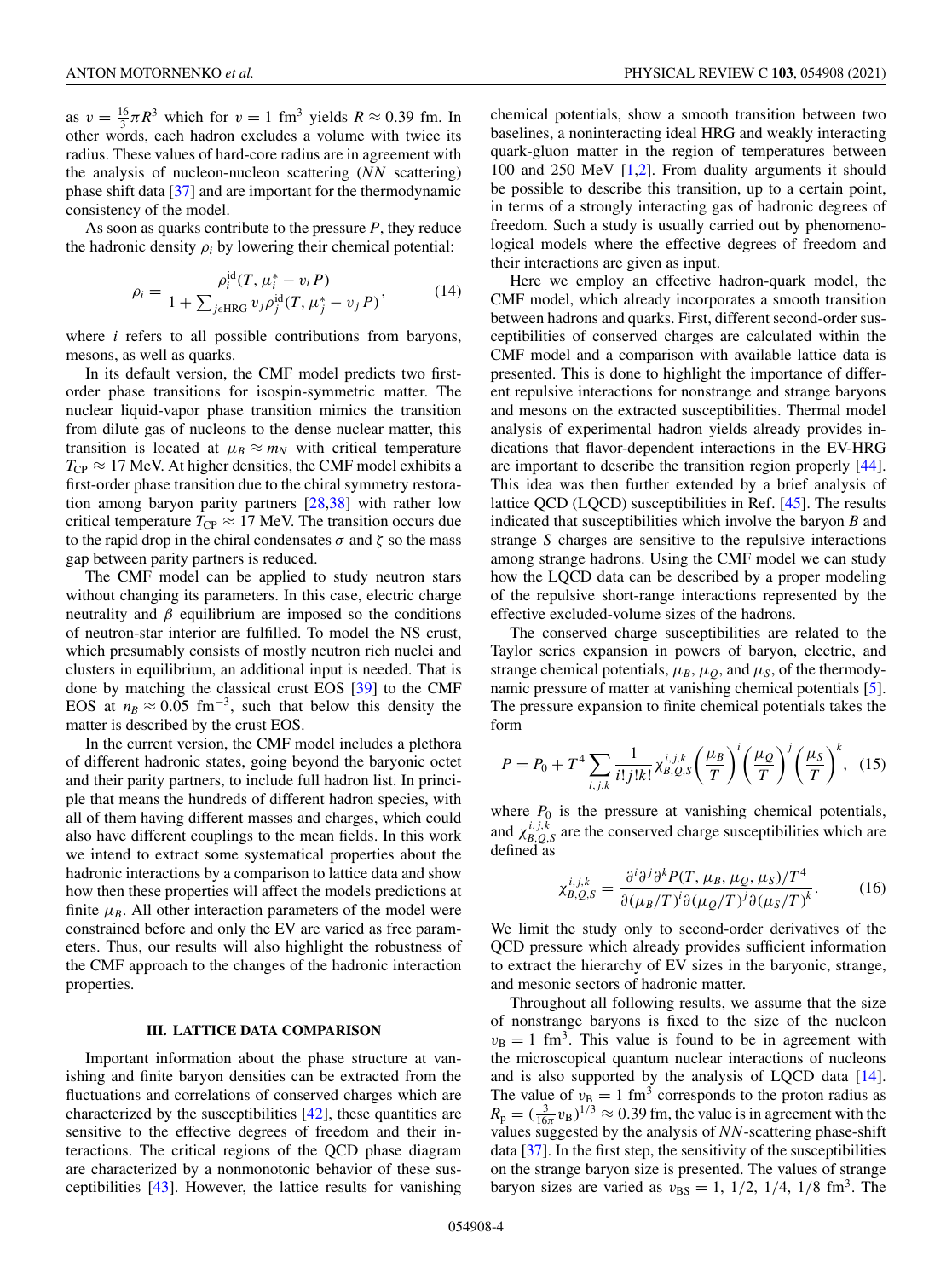

FIG. 1. Second-order susceptibilities  $\chi_{ij}^{11}$  as functions of temperature T for various excluded-volume parameters of strange baryons,  $v_{BS}$ . The predictions of the CMF model, solid lines, are compared with available results of lattice QCD calculations by the Wuppertal-Budapest Collaboration [40] and HotQCD Collaborations [41], blue and green bands, respectively. The HRG results are also presented by the black dashed lines. All susceptibilities related to the baryon number and strangeness show a strong sensitivity to the hyperon EV. The line which best fits to the lattice data is presented in bold for  $v_{\text{BS}} = 1/4 \text{ fm}^3$ .

volume of mesons here is initially fixed to  $1/8$  fm<sup>3</sup> as in Refs. [28,35] and will be varied later.

The resulting second-order susceptibilities are presented in Fig. 1. As expected, the *BB*, *SS*, *BS* susceptibilities show a strong sensitivity to the size of strange baryons in the temperature range  $150 < T < 250$  MeV, which can be considered as the transition region between hadrons and quarks. A decrease of the strange baryon size, to  $v_{BS} = 1/4$  fm<sup>3</sup>, allows a reasonable description of the *BB*, *SS*, and *BS* susceptibilities.

The susceptibilities which involve the electric charge, however, show much less sensitivity to the strange baryon volume. Since a large fraction of the electric charge is carried by mesons, a change in the meson EV parameter should affect the electric charge susceptibilities. To study the susceptibilities which involve the electric charge, we vary the EV parameters for strange  $v_{\text{MS}}$  and nonstrange  $v_M$  mesons while  $v_B = 1$  fm<sup>3</sup> and  $v_{BS} = 1/4$  fm<sup>3</sup> are fixed as a result of the comparison presented in Fig. 1. The results are presented in Fig. 2 where four combinations of meson volumes are compared,  $v_M = v_{MS} = 1/8$  fm<sup>3</sup> as in the default version of the CMF,  $v_M = v_{MS} = 1/4$  fm<sup>3</sup>,  $v_M = v_{MS} = 1/2$  fm<sup>3</sup>, and  $v_M = 1/2$  fm<sup>3</sup>,  $v_{MS} = 1/4$  fm<sup>3</sup>. From these parametrizations, the last one, which assumes a larger volume for nonstrange mesons, appears to describe the lattice data best.

Consequently, the parametrization with  $v_B = 1$  fm<sup>3</sup>,  $v_{BS} =$  $1/4$  fm<sup>3</sup>,  $v_M = 1/2$  fm<sup>3</sup>,  $v_{MS} = 1/4$  fm<sup>3</sup> provides a much improved agreement with LQCD data for the second order *BB*, *QQ*, *SS*, *BS*, *QS*, susceptibilities. Only the *BQ* susceptibility appears to be unaffected by all EV parametrizations studied above. Since the *BQ* combination is sensitive to the baryon charge correlations we conjecture that the *BQ* susceptibility

can be better described by a change of the EV parameters of the  $\Delta$  and  $N^*$  baryons. This would require one or more additional parameters related to the  $\Delta$  and  $N^*$  repulsive interactions, supporting the scenario of a unique EV parameter for every hadron, which are, however, mainly unknown. Such a picture seems reasonable and it would introduce a whole plethora of new parameters which allows for the description of even higher orders of LQCD susceptibilities.

## **IV. CONSEQUENCES OF THE MODIFIED EXCLUDED VOLUMES**

As discussed above, the introduction of species-dependent repulsive interactions of hadrons yields a good description of lattice QCD data, essentially up to an arbitrary order. Such a procedure, however, poses the question what conclusions can be drawn. Instead of trying to understand and justify every parameter, it is more convenient to study the sensitivity of the CMF model predictions for the high-density matter on these parameters. In the following, we will discuss how the modified EV parameters change the phase structure of the model and the equation of state for dense nuclear and neutronstar matter. Thus, the goal of this section is to explain the consequences of the modified hyperon repulsion on different relevant states of matter: iso-spin symmetric, heavy-ion collisions (with strangeness conservation), as well as net strange matter. All these forms of QCD matter can be studied in different experimental and observational scenarios:

(1) *Isospin-symmetric matter*: Here one assumes that up and down quarks (as well as protons and neutrons) are equally abundant. This scenario is often studied when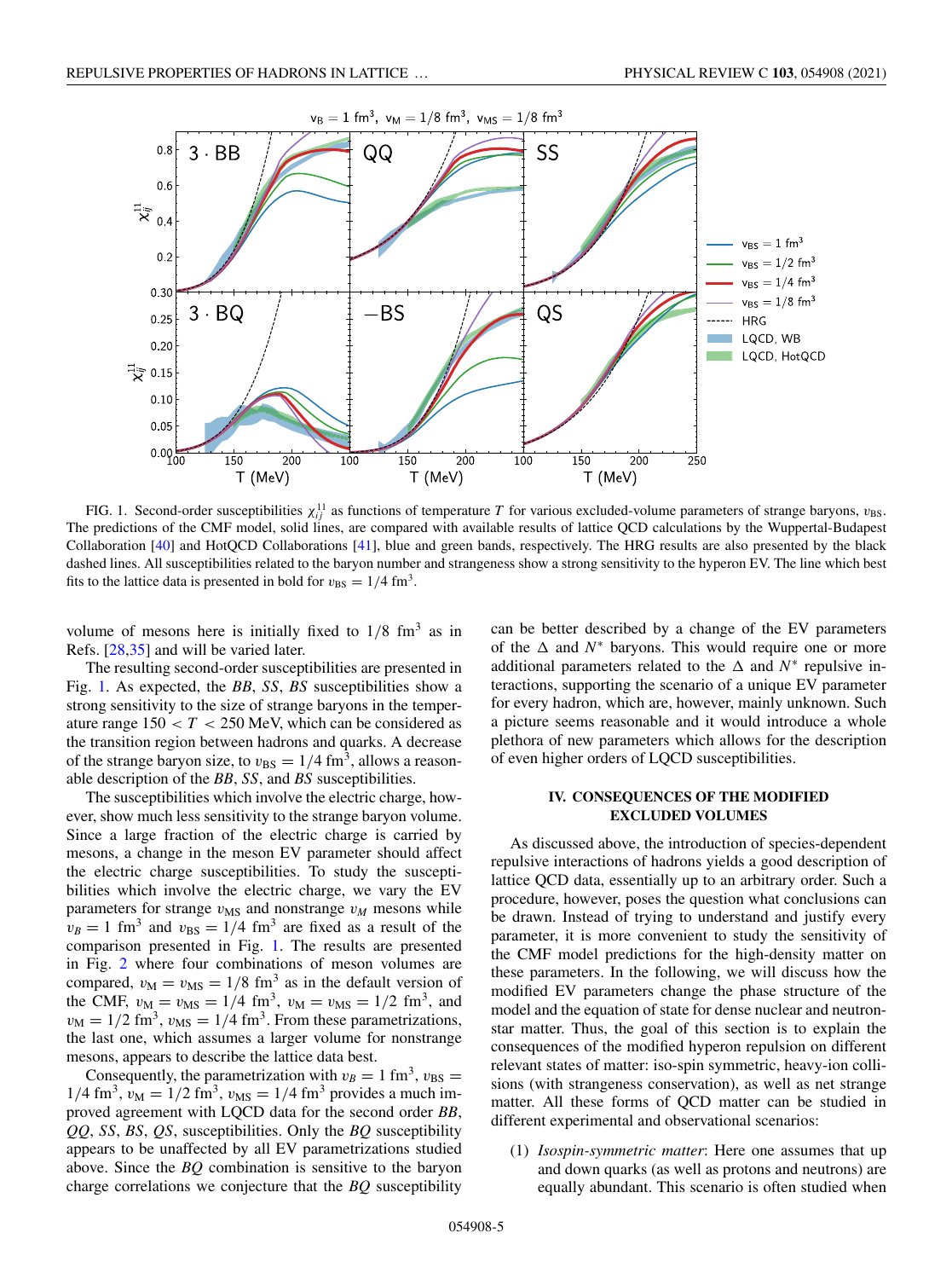

FIG. 2. The same as Fig. 1, but for various excluded-volume parameters of mesons  $v_M$  and strange mesons  $v_{MS}$ . The line which best fits to the lattice data is presented in bold for  $v_M = 1/2$  fm<sup>3</sup> and  $v_{MS} = 1/4$  fm<sup>3</sup>. The EV parameter of strange baryons is fixed to  $v_{BS} = 1/4$  fm<sup>3</sup> as the best result from Fig. 1. The predictions of the CMF model, solid lines, are compared with available results of lattice QCD calculations by the Wuppertal-Budapest collaboration [40] and HotQCD collaborations [41], blue and green bands, respectively. The HRG results are also presented by the black dashed lines. The electric charge susceptibilities show a particular strong dependence on the meson EV. Only the baryon-electric charge correlation appears to be insensitive.

one refers to the "QCD-phase diagram." In particular we assume that the strange chemical potential  $\mu_s = 0$ vanishes, which can lead to a finite net strangeness.

- (2) *The EOS for heavy ion collisions*: This state of matter is close to the iso-spin symmetric matter, but obeys an additional constraint of zero net strangeness. This type of matter is created in heavy ion collisions at various beam energies where net strangeness is conserved.
- (3) *Neutron-star matter*: Neutron stars are cold compact stellar objects which are composed of QCD matter in  $\beta$  equilibrium and in local charge neutrality. At low densities neutrons are much more abundant than protons and strangeness is not conserved, i.e.,  $\mu_S = 0$ . The densities in the NS interiors surpass several times nuclear saturation density. The description of such matter is essential for the calculations of neutron-star properties and stands as a benchmark for QCD phenomenology for a region in the QCD phase diagram which is not accessible by LQCD methods or heavy ion collisions.

### **A. Phase structure of isospin-symmetric matter**

The interactions in the CMF model provide a reasonable description of the nuclear ground-state properties, such as binding energy, compressibility, asymmetry energy, and the slope parameter [35]. The changes of the EV parameters introduced in the previous section do not allow hyperons to appear at below and slightly higher than the nuclear saturation density. As shown in Fig. 3 the properties of the nuclear ground state are not affected by the change of EV parameters. The figure shows the energy per baryon  $\varepsilon/n_B$  at  $T=0$  for isospin symmetric matter as function of the order parameter, the chiral condensate  $\sigma/\sigma_0$ . After a density of  $n_B \approx 0.5$  fm<sup>-3</sup> the parametrizations start to deviate for different values of the



FIG. 3. Energy per baryon  $\varepsilon/n_B$  as a function of the chiral condensate  $\sigma/\sigma_0$  for  $T=0$ , isospin symmetric nuclear matter. Four different parametrizations of the strange baryon excluded volume  $v_{\text{BS}} = 1$ , 1/2, 1/4, 1/8 fm<sup>3</sup> are presented. While the nuclear ground-state properties are unchanged, a second minimum in the energy per baryon located at smaller values of the chiral condensate, indicating the chiral phase transition, is sensitive to the EV parametrization. This second minimum signals a metastable state of chirally restored matter.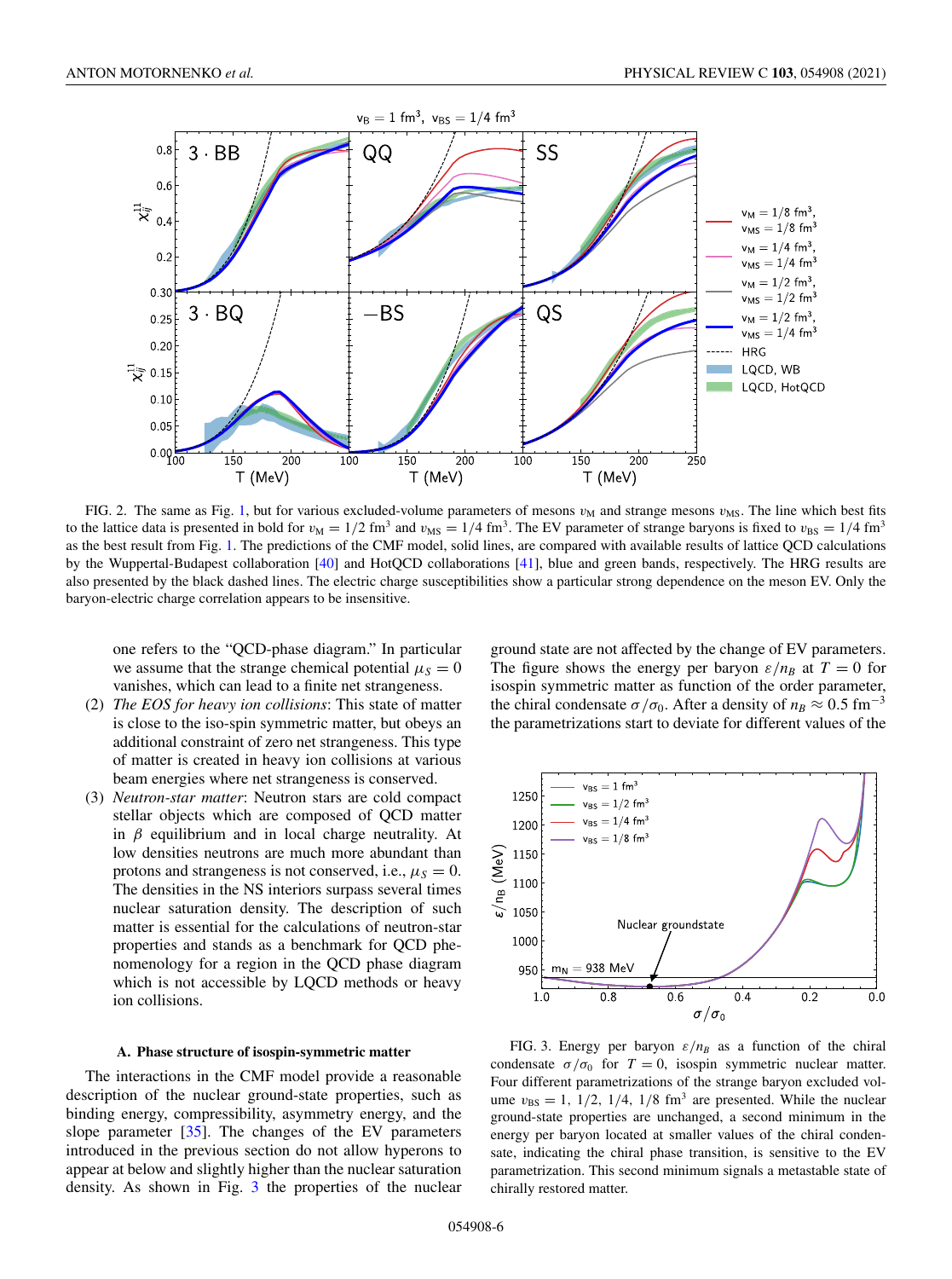

FIG. 4. Baryon density  $n_B$  as a function of baryon chemical potential  $\mu_B$  for  $T = 0$  isospin symmetric nuclear matter for four different parametrizations of strange baryon excluded volume  $v_{BS}$  = 1,  $1/2$ ,  $1/4$ ,  $1/8$  fm<sup>3</sup>. Note that no additional phase transition appears while the chiral transition is shifted to higher values of baryon chemical potential.

hyperon EV parameter (at  $T = 0$  mesons are not excited and the meson Bose condensation is not included in our calculations). The nonmonotonic behavior of the energy per baryon indicates the presence of a phase transition with a metastable state. Note that, even though a metastable state with a small energy barrier is created, no absolutely stable state of matter can be generated by the appearance of the hyperons.

The effect of the modified EV parameters on the phase structure is also depicted in Fig. 4. Here we show the net baryon density  $n_B$  as a function of the baryon chemical potential  $\mu_B$  for  $T = 0$  and isospin-symmetric matter. To better illustrate the position of the first-order transition, a Maxwell construction between two coexisting phases was done. For the default version of the CMF a very weak chiral phase transition appears at  $\mu_B^C \approx 1400$  MeV, with a critical endpoint at  $T_{CP} \approx 17$  MeV. As the volume of the hyperons is decreased, this transition gets slightly stronger, i.e., the latent heat and the jump in the density is increased and at the same time the critical chemical potential is increased. It was checked that the value of critical temperature (temperature of the chiral critical point) is not significantly affected by the change of interaction parameters. Thus, the general characteristics of the phase structure, i.e., a critical endpoint at a very low temperature, are not changed.

The standard CMF parametrization, Refs. [26,28,35], yields matter at  $T = 0$  (assuming  $\mu_S = 0$ ), which is only composed of nucleons and their parity partners. Heavier hadrons as deltas and hyperons are suppressed by the interactions. This is a result of the EV interactions in the CMF model: hadrons are suppressed at higher densities as a result of their repulsive hard-core interactions. The quarks become the dominant degrees of freedom in the medium. The degree of suppression depends on the repulsion coefficient, i.e., the EV parameter. The higher the value of this parameter, fewer hadrons will be present as the pressure is increased. If the EV coefficient of the strange baryons is smaller than the EV of the nonstrange



FIG. 5. Strangeness fraction *f<sup>S</sup>* as a function of baryon density  $n_B$  for  $T = 0$  isospin-symmetric nuclear matter. The band illustrates the range of values due to varying the hyperon EV parameter in range  $v_{\text{BS}} = 1/8 - 1$  fm<sup>3</sup>. The hyperon contribution to strangeness fraction is illustrated by dashed lines. Note that no additional phase transition or a state of bound hyperon matter appears.

baryons then the strange baryons will survive to higher energy densities.

This allows for a distinct type of nuclear matter to emerge prior to the transition to the quark matter. Hyperonic matter thus appears as an additional phase between nuclear and quark matter. Hypermatter is a metastable state which appears as an exotic strange form of matter [46–52].

Figure 5 shows the strangeness per baryon  $f_s =$  $-(n_S/n_B)$  as a function of the baryon density for  $T=0$ isospin-symmetric matter. The limit for *f<sup>S</sup>* is 3 as then the matter would be made up completely of strange quarks. A value of  $f_s = 1$  would correspond to  $\Lambda$  matter, where  $1/3$  of the baryon charge is carried by the strange quarks.

The four values of the hyperonic volume are located within the purple band which covers the possible range of *f<sup>S</sup>* for  $v_{\rm BS} = 1/8$ –1 fm<sup>3</sup>. The dashed lines correspond to the fraction of *f<sup>S</sup>* which stems from the hyperons. Since in the scenario with  $v_{\text{BS}} = 1 \text{ fm}^3$  all strangeness is carried by the *s* quark, the blue dashed line constantly stays at zero. As the EV of the strange hadrons is decreased, the fraction of hyperonic matter is increased significantly. At the density around  $n_B \approx 1.5-2$  fm<sup>-3</sup> The hyperons start to be suppressed, this is a result of EV suppression when the free quarks create a significant contribution to the total system pressure. At very high densities,  $n_B \approx 20 \text{ fm}^{-3}$ , strangeness fraction  $f_s$  for all parametrizations coincide, this is where the pure quark matter is produced and all hadrons are completely suppressed. However, a super-rich strange state  $f_S > 1$  is never produced by multistrange baryons and the strangeness fraction increases continuously from 0 to 1, which is also the limit for a free gas for three quark flavors.

As the metastable states observed in Fig. 3 appear for systems below the critical temperature of  $T_{CP} \approx 17$  MeV, states of hyperon-rich matter may survive here for an extended time. It is questionable whether such a cold and dense environment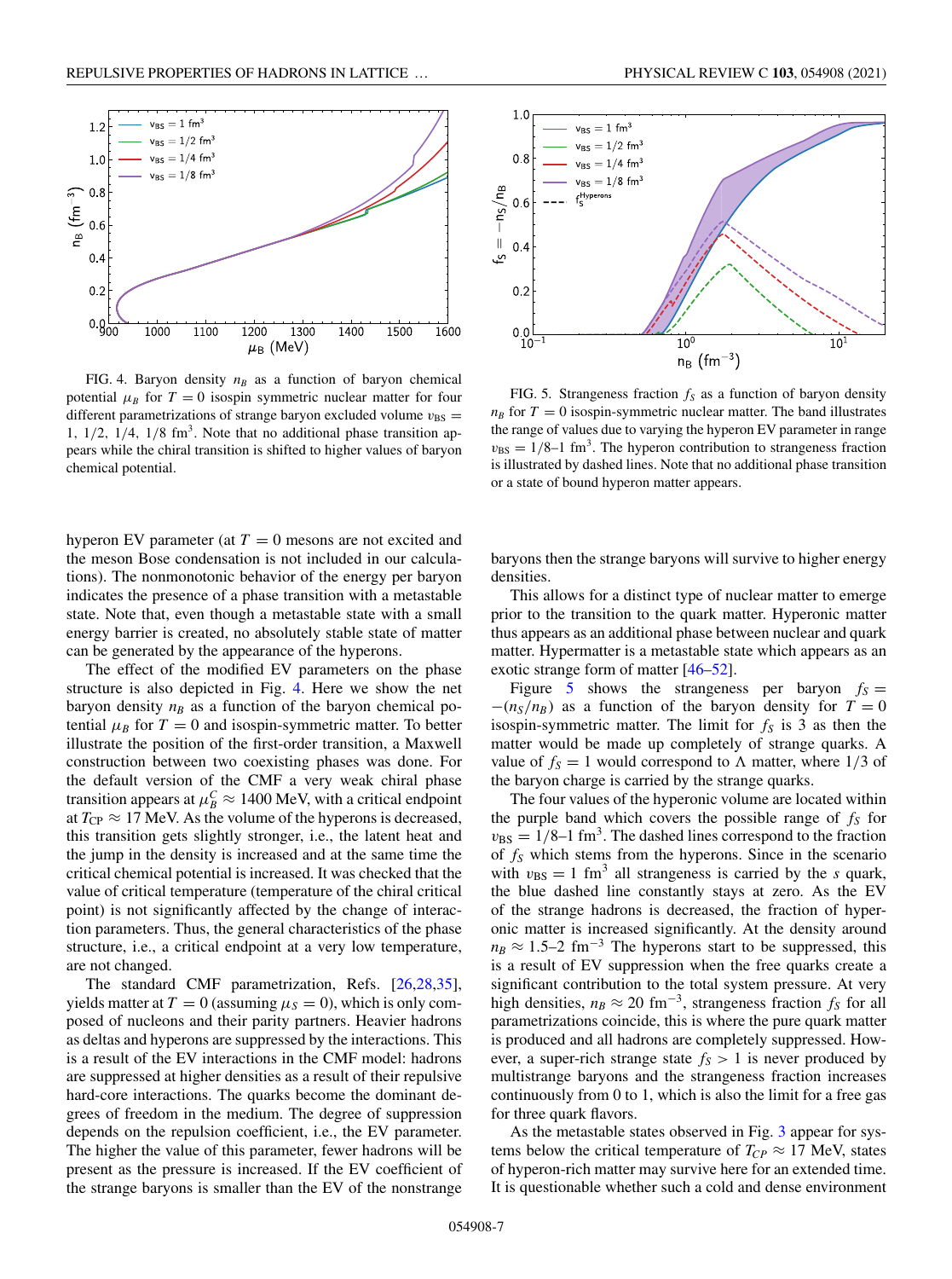could be created in heavy ion collisions; however, in neutron stars and their mergers this scenario appears feasible.

## **B. The equation of state for heavy ion collisions**

A direct confirmation of the equation of state at high density from heavy ion data would require the space-time simulation of the collision, using the CMF model as input. A first study in this direction was already done for low beam energies using ideal fluid dynamics [53]. However, for heavy ion collisions it is essential to also take into account the nonequilibrium aspects. Early studies extracted an effective nuclear equation of state from the flow data [54]. This method cannot be directly compared with the CMF finite-temperature EOS. It is planned to apply the proper treatment to take into account the interactions in relativistic transport through the mean-field description at finite temperatures, as shown in Refs. [55,56].

This work focuses on thermodynamic properties of the CMF model related to heavy ion collisions. Effects of the different EV parametrizations may be observed in the late stages of heavy ion collisions and neutron stars. The change in the repulsive properties leads to different thermodynamic properties of the system at the chemical freeze-out which, potentially, can be measured through the final particle yields. The chemical freeze-out conditions depend on the energy of the nuclear collision, which allows experiments to probe various regions of the QCD phase diagram experimentally. Since the bulk evolution, at any given beam energy, is well characterized by the produced entropy per baryon, the mapping between the collision energy and the expansion path through the phase diagram can be done by the chemical composition of hadrons after the chemical freeze-out [57–59]. For simplicity, we use the so-called freeze-out line for our comparison. Through the measured chemical composition of particles this line provides a mapping of the collision energy  $\sqrt{s_{NN}}$  with temperature *T* and baryon chemical potential  $\mu_B$  at the chemical freeze-out. Here the chemical freeze-out curve from Ref. [60] is used.

The strangeness-baryon cross susceptibility  $\chi_{BS}^{11}$  is particularly sensitive to the strange hadron EV parameter: we estimate the values of  $\chi_{BS}^{11}$  along the freeze-out line for four different values of  $v_{BS}$ . Figure 6 compares these resulting CMF susceptibilities  $\chi_{\text{BS}}^{11}$  with the well-known ideal HRG results. As the chemical freeze-out is assumed to occur when matter is quite dilute, moderate effects of the EV interactions are observed.<sup>3</sup>

The matter at the studied freeze-out scenario does not produce such significant sensitivity to the EV parameters as the lattice QCD data. In addition, for a meaningful comparison of measured susceptibilities with our model calculation, some elaborate simulations, taking into account effects of the finite



FIG. 6. Collision-energy dependence of baryon-strangeness second-order susceptibility  $\chi_{BS}^{11}$  estimated in the CMF model along the chemical freeze-out curve of Ref. [60] for zero net-strangeness isospin-symmetric matter.

size and lifetime of the system, would be necessary. Thus we conclude that low baryon densities offer for the LQCD data a good benchmark to probe hadronic interactions. These interactions and the related phase structure should be tested with heavy ion collisions in the high baryon density regime, e.g., at the FAIR facility. In addition, nuclear astrophysics offers an alternative venue through the study of neutron-star properties and binary neutron-star mergers with their gravitational wave signals [64–66].

## **C. Neutron stars**

Observations of neutron stars provide another way to probe the equation of state of cold and dense nuclear matter and possibly deconfined quark matter. The CMF model, in its default parametrization, gives a satisfactory description of the properties of cold static nonrotating neutron stars. In particular, the mass-radius relation  $M(R)$ , and the tidal deformability  $\Lambda$  [35]. The mass-radius relation is obtained by solving the Tolmann-Oppenheimer-Volkoff (TOV) equation [67,68], which uses the equation of state as input and provides density and pressure profiles of the NS. A solution of the TOV equation relates the central density to the NS mass and radius. The densities in the NS's interiors can reach several times nuclear saturation density  $n_0$ . This allows for the formation of quark cores in the interior of the stars [64,69–75]. These cases are not yet observed. They could be tested in future by measurements of NS masses and radii, e.g., with the NICER X-ray telescope [76,77], and by the next generation GW detectors [78,79]. However, even in the hadronic part of the EOS the chemical composition is not well known. The assumption of  $\beta$  equilibrium implies that the matter is dominated by neutrons at densities close to  $n_0$  and that the charge of the small admixture of protons is compensated by the same number of electrons.<sup>4</sup> With increasing density, heavier hadrons should

<sup>&</sup>lt;sup>3</sup>A more elaborate scenario for chemical freeze-out which implies two or more separate freeze-out points for strange and nonstrange particles finds that strange hadrons could freeze-out at 10 to 15 MeV higher temperatures than the light hadrons at the highest collision energies [61–63]. A strange freeze-out at these higher temperatures could provide stronger signals of different EV interaction schemes.

<sup>4</sup>Note that we have checked that the inclusion of muons does not alter our results in any significant way.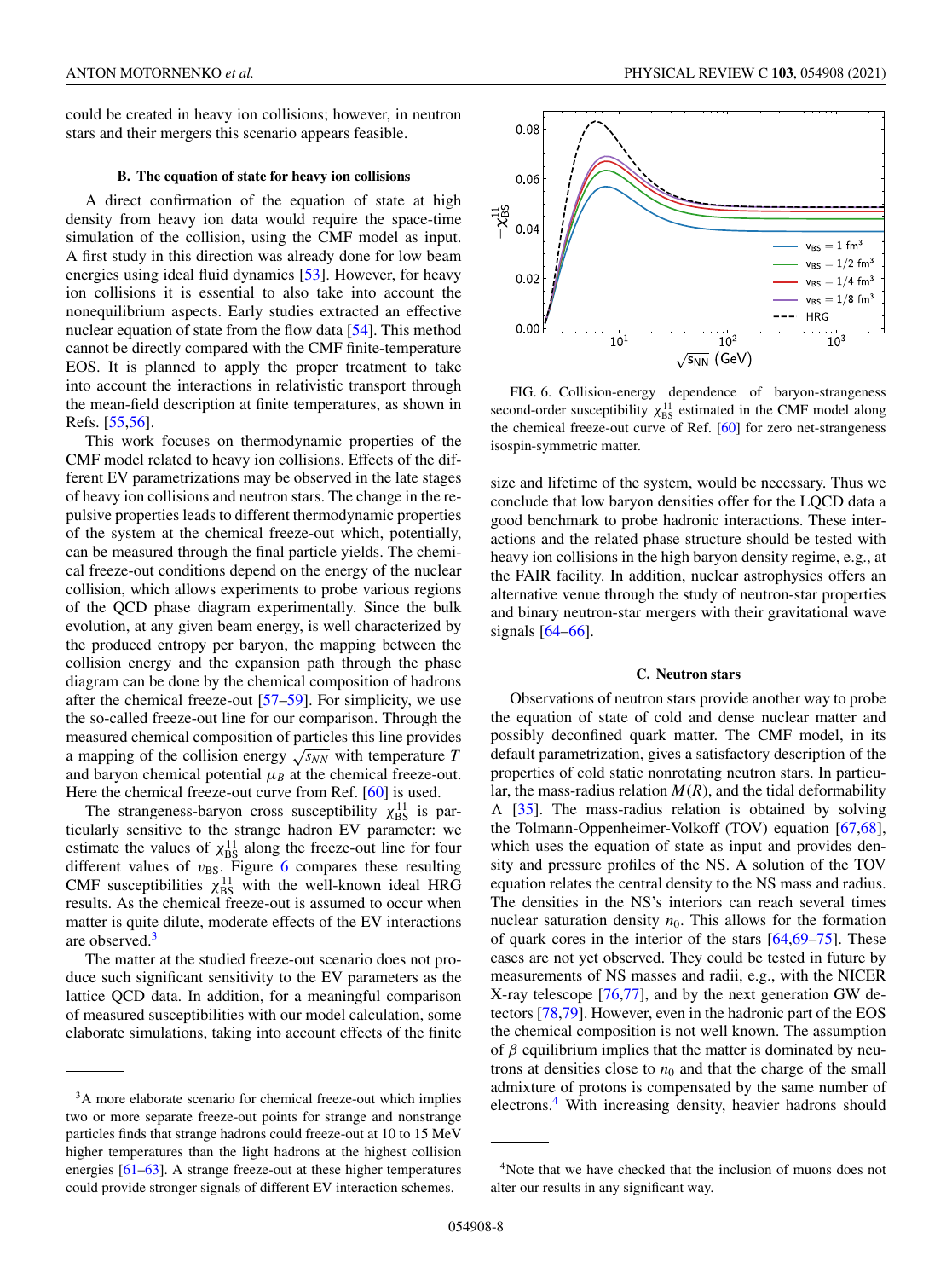

FIG. 7. Particle composition by the CMF model for  $T = 0$  matter in  $\beta$  equilibrium. Particle number densities  $n_i$ , over the baryon density  $n<sub>B</sub>$  are presented as functions of baryon density, note that an additional factor  $1/3$  for quarks is used. Four plots correspond to four different parametrizations of strange baryon excluded volume  $v_{BS} = 1$ ,  $1/2$ ,  $1/4$ ,  $1/8$  fm<sup>3</sup>. Electrons and baryons only from the ground-state octet are presented by solid lines, quarks by dotted lines, octet parity partners by dot-dashed lines.

appear. The implications of the hyperon appearance for the NS properties is actively discussed as the "hyperon puzzle," (for a review we refer to Ref.  $[80]$ ), which traces back to the 1960s [81].

Furthermore, in neutron-star matter, *d* quarks are favorable as compared with *u* quarks or protons due to their opposite electric charge. They are easier to excite than neutrons. Even at  $n_B \approx 2 n_0$  the free quarks make up only to 20% of the baryonic charge. In the CMF model, the chemical composition for isospin-symmetric matter contains no free quarks for  $n_B$  < 2  $n_0$ , and free quarks make up 20% of the total baryon number only at  $n_B \approx 5 n_0$ .

When the hyperon volumes are treated as the same as the nonstrange baryons, i.e.,  $v_{SB} = v_B$ , the hyperons in the CMF model are suppressed by both, their higher masses and their EV interactions. Hence, they do not appear in neutron stars [35]. The same is true for any other higher mass baryons which are suppressed at  $T = 0$  by their repulsive excluded volume interactions. In this case, the hadronic part of the NS is only composed of nucleons and their parity partners. The early appearance of the parity partners, as opposed to, e.g., the Delta baryons which have a smaller vacuum mass, is the parity doubling due to chiral symmetry restoration. Both the  *and*  $*\Lambda*$  *as well as their parity partners will have a smaller* effective mass than slightly heavier hyperons, or  $\Delta$  groundstate baryons.

This scenario can significantly change as the EV parameter of the hyperons is reduced: the chemical composition of neutron-star matter is shown in Fig. 7 as a function of the baryon density. The nonstrange baryon EV parameter is fixed at  $v_B = 1$  fm<sup>3</sup>, while the EV parameter of strange baryons is varied,  $v_{\text{BS}} = 1, 1/2, 1/4, 1/8$  fm<sup>3</sup>. Decreasing the hyperon repulsion allows  $\Lambda$  baryons and their parity partners  $\Lambda(1405)$  to populate the NS matter, while heavier hyperons are suppressed due to their higher mass. The threshold for the appearance of the  $\Lambda$  corresponds to  $n_B \approx 0.3-0.4$  fm<sup>-3</sup> (for all values of  $v_{BS}$  except the largest). This is clearly below the density of the chiral phase transition in the CMF model. The location of the chiral transition is sensitive to  $v_{BS}$  as well: for  $v_{\text{BS}} = 1 \text{ fm}^3$  and  $1/2 \text{ fm}^3$  the transition is located at  $n_B \approx 0.6$  fm<sup>-3</sup>. For  $v_{BS} = 1/4$  fm<sup>3</sup> it is shifted to higher density,  $n_B \approx 0.8 \text{ fm}^{-3}$ . The transition is located at  $n_B \approx 1 \text{ fm}^{-3}$ for  $v_{\text{BS}} = 1/8 \text{ fm}^3$ . At the chiral transition, the parity partner mass drops to the  $\Lambda$  mass. Hence,  $\Lambda$ (1405) contributes to the strangeness fraction similarly to the octet  $\Lambda$  hyperon.

The reduced  $v_{BS}$  repulsion in the strange baryon sector yields a significant hyperon fraction of the total baryon density. If the repulsion among the strange particles is eight times smaller than among nonstrange, as illustrated in Fig. 7 which shows that, for  $v_{\text{BS}} = 1/8$  fm<sup>3</sup>, the hyperons can survive up to extreme densities of 10 fm<sup>-3</sup> and even more. At these densities quarks are the dominant degrees of freedom. However,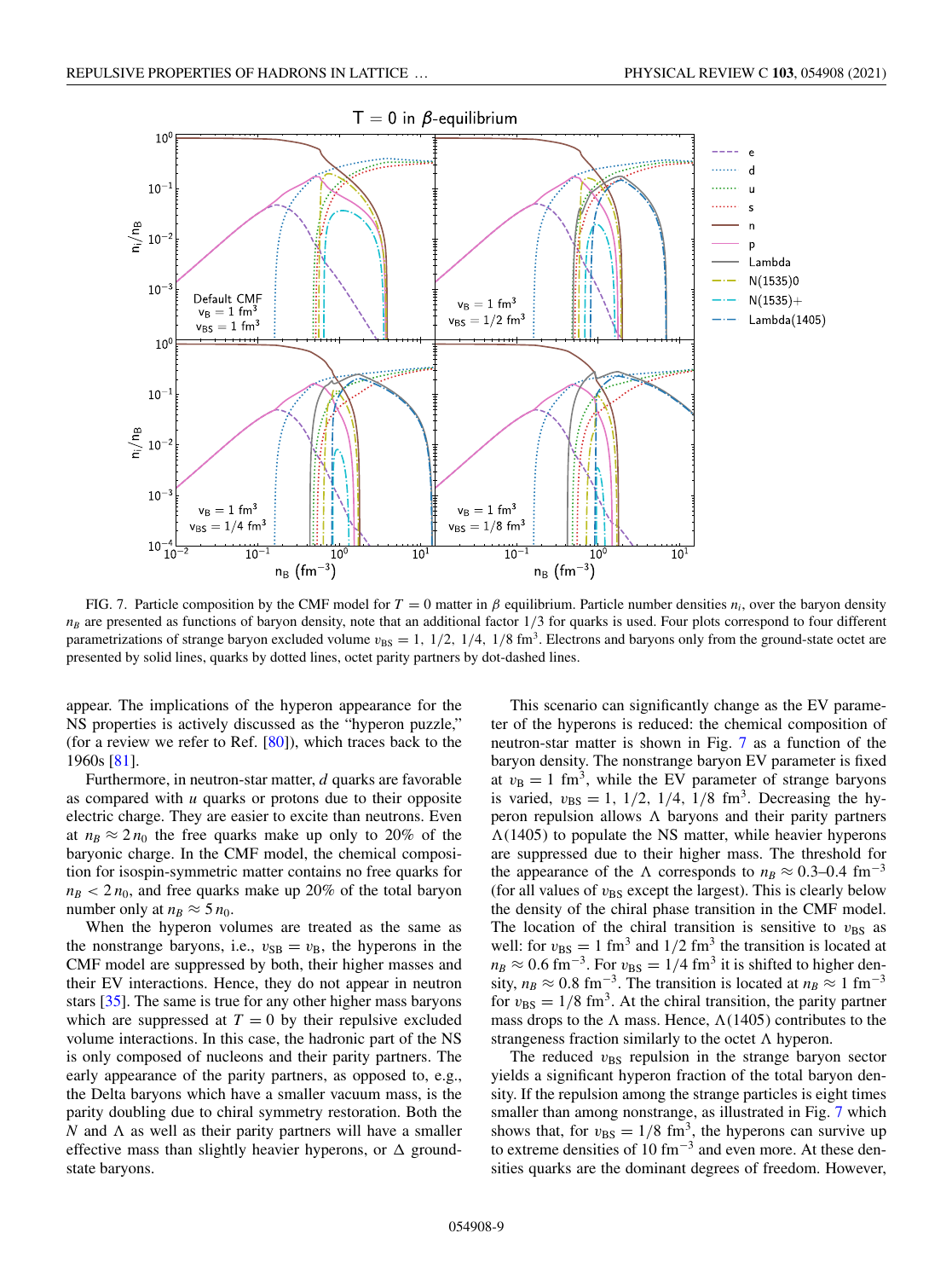

FIG. 8. The ratio of charge neutral CMF matter pressure *P* at  $T = 0$  in  $\beta$  equilibrium, *P*, to the Stefan-Boltzmann pressure limit of a massless three-flavor gas of quarks,  $P_{SB}$ . Lines correspond to the four different excluded-volume parameters of strange baryons used. The respective particle contents are illustrated in Fig. 7. The yellow band illustrates parametrization [82] of three-loop pQCD calculations for pressure of cold quark matter in  $\beta$  equilibrium [83].

this type of matter is distinct from the quark matter due to the small admixture of strange hadrons.

The appearance of the additional hyperon degrees of freedom leads to a softening of the NS-matter EOS. This inevitably changes the properties of neutron stars. To illustrate the change of the EOS due to the  $v_{BS}$ , Fig. 8 shows the pressure *P* for the CMF calculations as a function of the baryon chemical potential  $\mu_B$  as compared with the results of pQCD calculations [83]. The additional degrees of freedom at a given chemical potential yield additional pressure. For the values  $v_{BS} = 1/4$ , 1/8 fm<sup>3</sup> a significant increase in  $P/P_{SB}$  is observed. This is a result of the sudden appearance and subsequent suppression of hyperons in the EOS. For  $v_{BS} = 1/8$  fm<sup>3</sup> the increase reaches the borders of the pQCD bands of confidence suggesting that it can be considered as an absolute lower bound for  $v_{BS}$ . However, all the parametrizations fit within the pQCD band and merge into one line at the region of chemical potential  $\mu_B > 3500$  MeV where the pQCD bands become narrow, there the baryon densities are extreme with  $n_B > 20$ fm<sup>3</sup>. At these values of  $\mu_B$ , as predicted by the CMF model, the matter is composed of free quarks only without admixture of hadrons. At the lower values of the chemical potential the pQCD bands permit various scenarios of hadron-quark interactions as shown by the CMF results.

These differences of the EOS due to the possible variation of  $v_{BS}$  change the properties of neutron stars: Fig. 9 depicts the mass-radius relations as calculated from the Tollman-Oppenheimer-Volkoff equation,<sup>5</sup> for the EOS parametrizations discussed above. The additional degrees of freedom results in a softening of the EOS. The maximum central densities reached in the CMF model lie between five and six times



FIG. 9. The CMF mass-radius diagrams for four different excluded volume parameters of strange baryons. The respective particle content is illustrated in Fig. 7. Note that the appearance of numerous strange baryons only slightly changes the mass-radius diagram, substantially affecting only the unstable branch of the solutions.

nuclear saturation density. The softening decreases the maximum mass of the NS families by 5%, from  $M^{\text{max}} \approx 2.15 M_{\odot}$ to  $M^{\text{max}} \approx 2.05 M_{\odot}$ . The differences appear only in the highest mass region where the hyperons can influence the EOS. These high densities can be reached only in the most massive stars. For all parametrizations, the calculated properties of neutron stars, like the mass-radius relation, the chemical composition of the stars, and the tidal deformabilities are in good agreement with recent experimental constraints [85–88]. Since only mergers of neutron stars yield much higher densities and high temperatures, a study of the effects of the hyperonic repulsion in simulations of neutron-star mergers is needed. Another worthwhile study could be the effect on neutron-star cooling: an early study of the CMF model in the context of parity doubling showed that the cooling curve can be reasonably well described within this model. There, certain assumptions on the role of the parity partners are made [89].

### **V. SUMMARY AND CONCLUSIONS**

The CMF model is employed to study the change of hadronic properties and the EOS dependence on repulsive interactions. A decrease of the excluded volume parameters of hyperons and both strange and nonstrange mesons, as compared with nonstrange baryons, leads to an improved description of lattice QCD data of the second-order susceptibilities  $\chi_{ij}^{11}$ .

The structure of the conserved charge susceptibilities in the transition region of QCD is reflected in the complex structure of hadronic interactions. As the hadronic interactions appear to drive the susceptibilities towards the Stefan-Boltzmann values of a free gas of quarks, it is not possible to define a sharp transition point at which quark degrees of freedom "appear" and hadrons "disappear" using the susceptibilities alone.

Our improved comparison to the lattice QCD data shows that the hard-core repulsive interactions of hyperons is sys-

<sup>5</sup>The numerical solutions were obtained using the TOV solver of Ref. [84].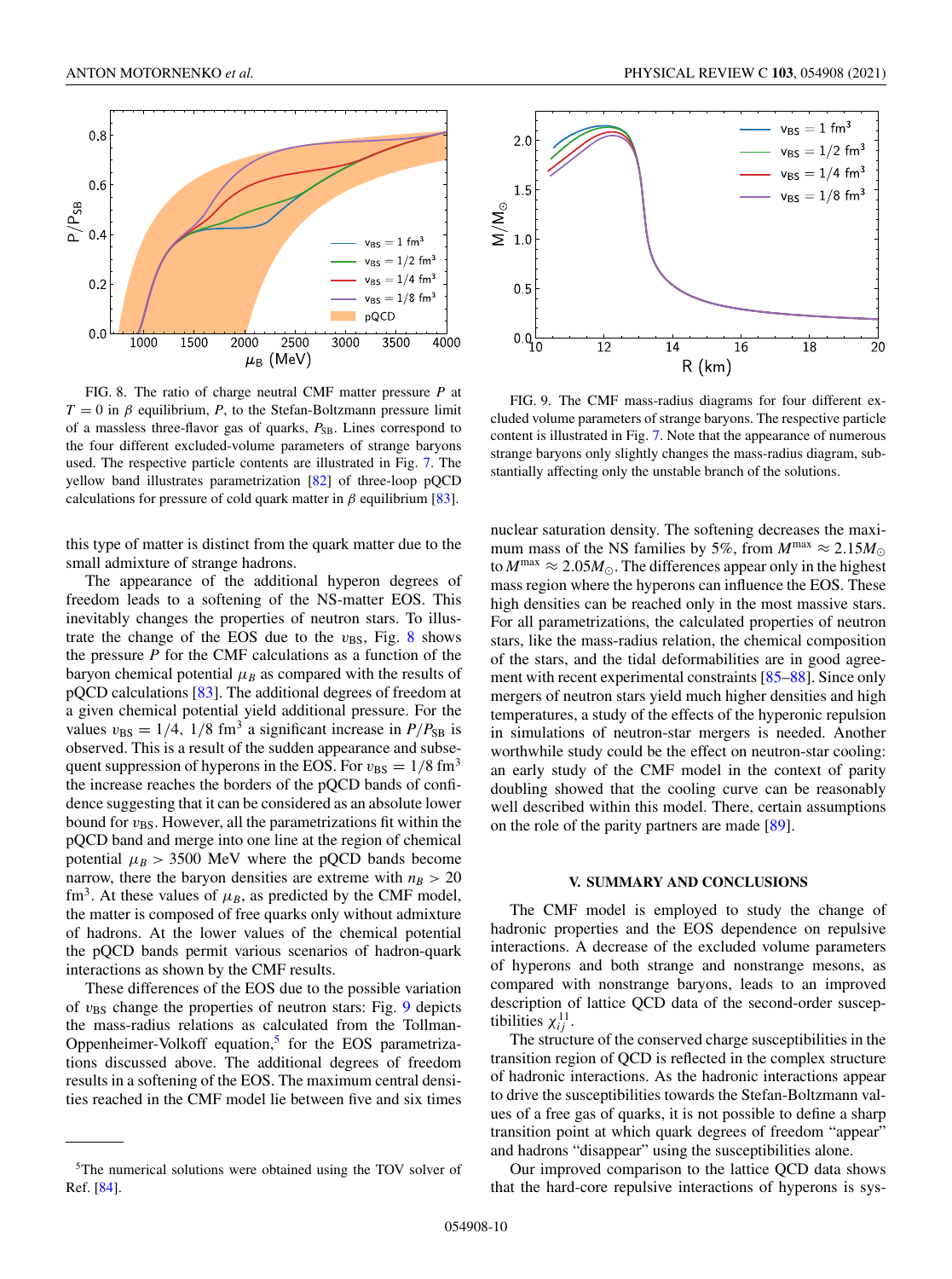tematically smaller when using a smaller hard-core radius than for nonstrange baryons. Also, nonstrange and strange mesons appear to have a smaller effective size than baryons. This provides the following scenario of the hierarchy of the repulsive hadronic interactions: nonstrange baryons are more repulsive than nonstrange mesons, while strange baryons and strange mesons are the least repulsive. These results can be further improved by attributing a separate repulsive parameter for each hadron species. Since recent lattice QCD calculations also show that the  $\Delta$  and  $\Omega$  baryons show a parity doubling behavior, it will be worthwhile to extend our approach in the future to include also the higher mass states of the baryon decuplet.

Even though the interaction parameters between the hadrons are changed to better match the lattice QCD results, the phase structure at large baryon densities remains remarkably unchanged. The critical endpoint of the chiral transition therefore appears out of reach of heavy ion experiments.

The properties of neutron stars are only weakly influenced by the hyperonic interactions, as they do get strong at the highest densities, as can only occur in relativistic collisions of NS. Consequently, the properties of static neutron stars and the properties of the QCD phase transition in cold NS matter seem to be dominated by the nonstrange baryon degrees of freedom. The existence and location of the QCD phase transition is, therefore, constrained most strongly by neutron-star observations and their binary mergers, as well as by nuclear matter properties, rather than by lattice QCD results.

The present analysis suggests that nonstrange baryons have an EV parameter of  $v_B = 1 \text{ fm}^3$ , the nonstrange mesons volume is close to  $v_M = 1/2$  fm<sup>3</sup>. Strange baryons and strange mesons seem to have smaller excluded volume and therefore are less repulsive with an EV parameter of  $v_{BS} = v_{MS} = 1/4$ fm<sup>3</sup>. As the excluded volume mechanism in the CMF model provides the suppression of hadrons at high energy densities, the reduction of the strange baryon EV parameter means that hyperons will be less suppressed at higher energy densities than nonstrange hadrons.

Our study implies that the most stringent constraints for the high density QCD equation of state can only come from binary neutron-star mergers or heavy ion collisions. The baryon densities reached exceed those found in cold neutron stars and the finite temperatures allow the excitation of the mesonic as well as the hyperonic degrees of freedom. The CMF model provides a unique framework to be used in simulations of neutron-star mergers as well as heavy ion collisions, thus pro-

viding an important link between high baryon density physical processes and lattice QCD data.

## **ACKNOWLEDGMENTS**

We thank Roman Poberezhnyuk for carefully reading the paper and fruitful discussions. The authors are thankful for the support from HIC for FAIR and HGS-HIRe for FAIR. The authors appreciate support by the Alexander von Humboldt (AvH) foundation and the BMBF through a Research Group Linkage programme. S.P. thanks University Grants Commission (India) for support. J.S. thanks the Samson AG and the BMBF through the ErUMData project for funding. J.S. and H.St. thank the Walter Greiner Gesellschaft zur Förderung der physikalischen Grundlagenforschung e.V. for support. H.St. acknowledges the support through the Judah M. Eisenberg Laureatus Chair at Goethe University.

## **APPENDIX: TABLE OF PARAMETERS**

The CMF model has numerous parameters and coupling constants. These are summarized in Table I.

TABLE I. List of default parameters and coupling constants of the CMF model.

| $m_{\pi}$      | 138 MeV     | $g_{q\sigma}$             | $-1$          | $g_{\rho p,n}$         | $\pm 4.55$                  |
|----------------|-------------|---------------------------|---------------|------------------------|-----------------------------|
| $m_K$          | 498 MeV     | $g_{s\zeta}$              | $-1$          | $g_{\rho\Lambda}$      | 0                           |
| $m_{\omega}$   | 783 MeV     | $g_{\sigma N}^{(1)}$      | $-9.45$       | $g_{\rho\Sigma^{\pm}}$ | $\pm 3.63$                  |
| $m_{\rho}$     | 761 MeV     | $\sigma^{(1)}$<br>δσΛ     | $-7.62$       | $g_{\rho\Sigma^{\pm}}$ | $\pm 1.816$                 |
| $m_{\phi}$     | 1019 MeV    | $g^{(1)}_{\sigma\Sigma}$  | $-5.83$       | $g_{\phi N}$           | $\Omega$                    |
| $m_{0q}$       | $253$ MeV   | $g^{(1)}_{\sigma \, \Xi}$ | $-4.89$       | $g_{\phi \Lambda}$     | $-3.34$                     |
| $\delta m_q$   | 56 MeV      | $g_{\sigma B}^{(2)}$      | 3.21          | $g_{\phi\Sigma}$       | $-3.34$                     |
| $m_{\rm s}$    | 130 MeV     | $g_{\zeta N}^{(1)}$       | $-0.899$      | $g_{\phi \Xi}$         | $-6.69$                     |
| $\sigma_0$     | $-93.0$ MeV | $\zeta_0$                 | $-106.77$ MeV | $V_0$                  | $-(229^4)MeV^4$             |
| $f_{\pi}$      | 93 MeV      | $g^{(1)}_{\zeta\Lambda}$  | $-3.49$       | $k_0$                  | $242^2 \text{ MeV}^2$       |
| $f_K$          | 122 MeV     | $g^{(1)}_{\zeta\Sigma}$   | $-6.02$       | k <sub>1</sub>         | 4.818                       |
| m <sub>0</sub> | 759 MeV     | $g_{\zeta\,\Xi}^{(1)}$    | $-7.35$       | k <sub>2</sub>         | 23.3                        |
| $T_0$          | 180 MeV     | $g_{\zeta B}^{(2)}$       | $\Omega$      | k4                     | $76^4$ MeV <sup>4</sup>     |
| a <sub>0</sub> | 3.51        | $g_{\omega N}$            | 5.45          | k <sub>6</sub>         | $10^{-4}$ MeV <sup>-2</sup> |
| a <sub>1</sub> | $-11.67$    | $g_{\omega\Lambda}$       | 6             | $\beta_2$              | 1500                        |
| a <sub>2</sub> | 9.33        | $g_{\omega\Sigma}$        | 8.175         | $Z_\phi$               | 2.239                       |
| $b_3$          | $-0.53$     | $g_{\omega}$ =            | 4.905         | $Z_\omega$             | 1.322                       |

- [1] S. Borsanyi, Z. Fodor, C. Hoelbling, S. D. Katz, S. Krieg, and K. K. Szabo, Phys. Lett. B **730**, 99 (2014).
- [2] A. Bazavov *et al.* (HotQCD Collaboration), Phys. Rev. D **90**, 094503 (2014).
- [3] A. M. Halasz, A. Jackson, R. Shrock, M. A. Stephanov, and J. Verbaarschot, Phys. Rev. D **58**, 096007 (1998).
- [4] K. Fukushima and T. Hatsuda, Rep. Prog. Phys. **74**, 014001 (2011).
- [5] C. R. Allton, S. Ejiri, S. J. Hands, O. Kaczmarek, F. Karsch, E. Laermann, C. Schmidt, and L. Scorzato, Phys. Rev. D **66**, 074507 (2002).
- [6] P. de Forcrand and O. Philipsen, Nucl. Phys. B **642**, 290 (2002).
- [7] V. Vovchenko, A. Pásztor, Z. Fodor, S. D. Katz, and H. Stöcker, Phys. Lett. B **775**, 71 (2017).
- [8] V. Vovchenko, J. Steinheimer, O. Philipsen, and H. Stöcker, Phys. Rev. D **97**, 114030 (2018).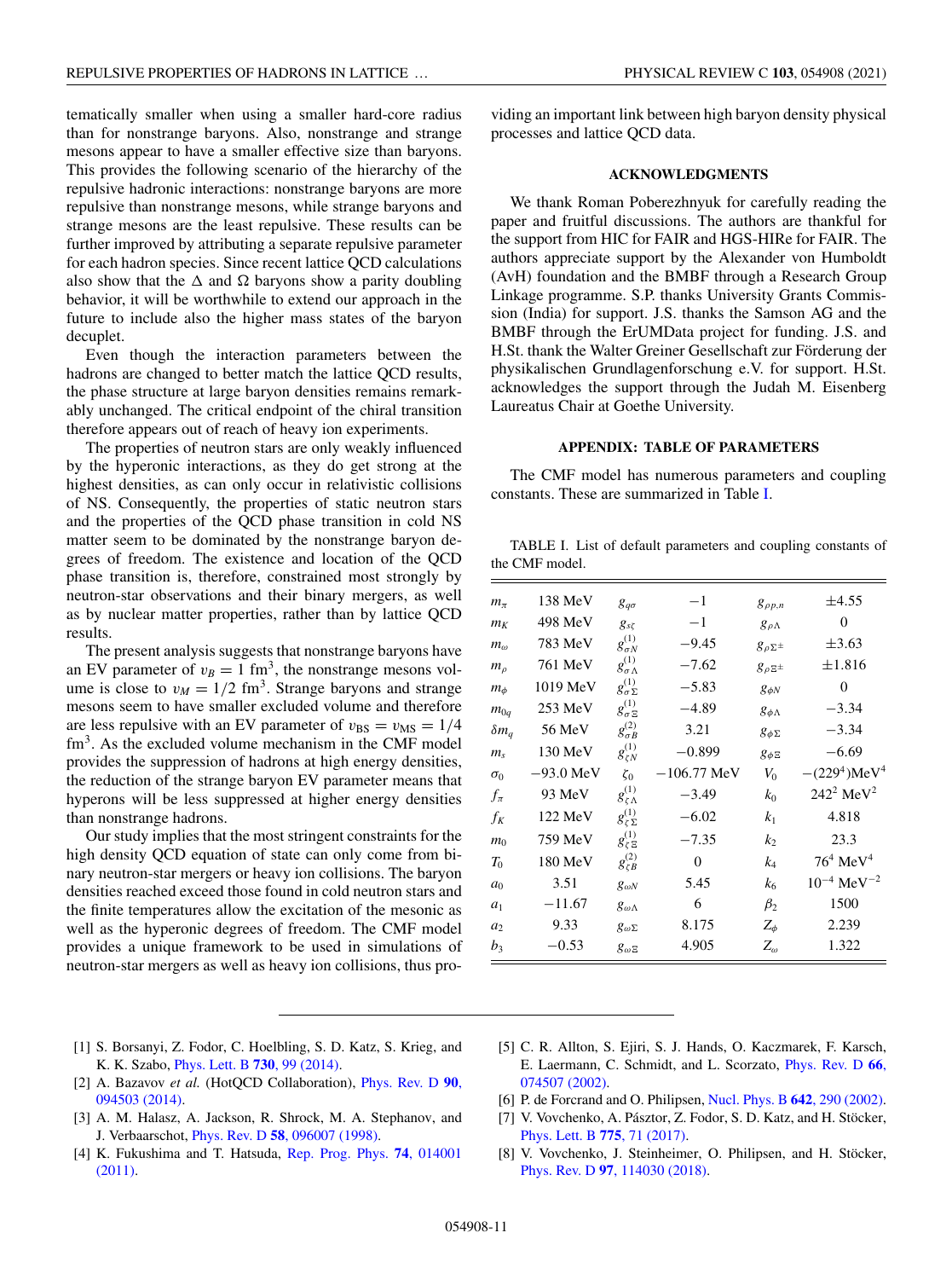- [9] J. Steinheimer and S. Schramm, Phys. Lett. B **696**, 257 (2011).
- [10] J. Steinheimer and S. Schramm, Phys. Lett. B **736**, 241 (2014).
- [11] R. Dashen, S.-K. Ma, and H. J. Bernstein, Phys. Rev. **187**, 345 (1969).
- [12] R. Venugopalan and M. Prakash, Nucl. Phys. A **546**, 718 (1992).
- [13] P. M. Lo, Eur. Phys. J. C **77**, 533 (2017).
- [14] V. Vovchenko, A. Motornenko, M. I. Gorenstein, and H. Stöcker, Phys. Rev. C **97**, 035202 (2018).
- [15] C. Ratti, M. A. Thaler, and W. Weise, Phys. Rev. D **73**, 014019 (2006).
- [16] S. Rossner, C. Ratti, and W. Weise, Phys. Rev. D **75**, 034007 (2007).
- [17] K. Fukushima, Phys. Lett. B **591**, 277 (2004).
- [18] B.-J. Schaefer, J. M. Pawlowski, and J. Wambach, *Phys. Rev. D* **76**, 074023 (2007).
- [19] J. Luecker, C. S. Fischer, L. Fister, and J. M. Pawlowski, PoS **CPOD2013**, 057 (2013).
- [20] A. Peshier, B. Kampfer, and G. Soff, Phys. Rev. C **61**, 045203 (2000).
- [21] Y. B. Ivanov, A. S. Khvorostukhin, E. E. Kolomeitsev, V. V. Skokov, V. D. Toneev, and D. N. Voskresensky, Phys. Rev. C **72**, 025804 (2005).
- [22] A. S. Khvorostukhin, V. D. Toneev, and D. N. Voskresensky, Nucl. Phys. A **845**, 106 (2010).
- [23] P. Papazoglou, D. Zschiesche, S. Schramm, J. Schaffner-Bielich, H. Stocker, and W. Greiner, Phys. Rev. C **59**, 411 (1999).
- [24] M. Tanabashi *et al.* (Particle Data Group Collaboration), Phys. Rev. D **98**, 030001 (2018).
- [25] D. H. Rischke, M. I. Gorenstein, H. Stöcker, and W. Greiner, Z. Phys. C: Part. Fields **51**, 485 (1991).
- [26] J. Steinheimer, S. Schramm, and H. Stocker, J. Phys. G **38**, 035001 (2011).
- [27] C. DeTar and T. Kunihiro, Phys. Rev. D **39**, 2805 (1989).
- [28] J. Steinheimer, S. Schramm, and H. Stöcker, Phys. Rev. C **84**, 045208 (2011).
- [29] D. Zschiesche, L. Tolos, J. Schaffner-Bielich, and R. D. Pisarski, Phys. Rev. C **75**, 055202 (2007).
- [30] G. Aarts, C. Allton, D. De Boni, S. Hands, B. Jäger, C. Praki, and J.-I. Skullerud, J. High Energy Phys. 06 (2017) 034.
- [31] C. Sasaki, Nucl. Phys. A **970**, 388 (2018).
- [32] E. K. Heide, S. Rudaz, and P. J. Ellis, Nucl. Phys. A **571**, 713 (1994).
- [33] P. Papazoglou, J. Schaffner, S. Schramm, D. Zschiesche, H. Stocker, and W. Greiner, Phys. Rev. C **55**, 1499 (1997).
- [34] N. K. Glendenning, Phys. Rev. C **64**, 025801 (2001).
- [35] A. Motornenko, J. Steinheimer, V. Vovchenko, S. Schramm, and H. Stöcker, Phys. Rev. C **101**, 034904 (2020).
- [36] V. A. Dexheimer and S. Schramm, Phys. Rev. C **81**, 045201 (2010).
- [37] R. B. Wiringa, V. G. J. Stoks, and R. Schiavilla, *Phys. Rev. C* **51**, 38 (1995).
- [38] Y. Motohiro, Y. Kim, and M. Harada, Phys. Rev. C **92**, 025201 (2015); **95**, 059903(E) (2017).
- [39] G. Baym, C. Pethick, and P. Sutherland, Astrophys. J. **170**, 299 (1971).
- [40] S. Borsanyi, Z. Fodor, S. D. Katz, S. Krieg, C. Ratti, and K. Szabo, J. High Energy Phys. 01 (2012) 138.
- [41] A. Bazavov *et al.* (HotQCD Collaboration), Phys. Rev. D **86**, 034509 (2012).
- [42] V. Koch, in *Relativistic Heavy Ion Physics*, edited by R. Stock (Springer-Verlag, Berlin, Heidelberg, 2010), pp. 626–652.
- [43] M. A. Stephanov, Phys. Rev. Lett. **102**, 032301 (2009).
- [44] P. Alba, V. Vovchenko, M. Gorenstein, and H. Stocker, Nucl. Phys. A **974**, 22 (2018).
- [45] V. Vovchenko, A. Motornenko, P. Alba, M. I. Gorenstein, L. M. Satarov, and H. Stöcker, Phys. Rev. C **96**, 045202 (2017).
- [46] J. Schaffner, C. Greiner, and H. Stöcker, Phys. Rev. C **46**, 322 (1992).
- [47] J. Schaffner, C. B. Dover, A. Gal, C. Greiner, and H. Stöcker, Phys. Rev. Lett. **71**, 1328 (1993).
- [48] E. P. Gilson and R. L. Jaffe, Phys. Rev. Lett. **71**, 332 (1993).
- [49] J. Schaffner-Bielich, C. Greiner, A. Diener, and H. Stöcker, Phys. Rev. C **55**, 3038 (1997).
- [50] S. Scherer, M. Bleicher, S. Haussler, and H. Stocker, Int. J. Mod. Phys. E **17**, 965 (2008).
- [51] J. Steinheimer, M. Mitrovski, T. Schuster, H. Petersen, M. Bleicher, and H. Stöcker, Phys. Lett. B **676**, 126 (2009).
- [52] A. Botvina, J. Steinheimer, E. Bratkovskaya, M. Bleicher, and J. Pochodzalla, Phys. Lett. B **742**, 7 (2015).
- [53] F. Seck, T. Galatyuk, A. Mukherjee, R. Rapp, J. Steinheimer, and J. Stroth, arXiv:2010.04614.
- [54] P. Danielewicz, R. Lacey, and W. G. Lynch, Science **298**, 1592 (2002).
- [55] Y. Nara and H. Stöcker, Phys. Rev. C **100**, 054902 (2019).
- [56] Y. Nara, T. Maruyama, and H. Stöcker, Phys. Rev. C **102**, 024913 (2020).
- [57] J. Cleymans and H. Satz, Z. Phys. C: Part. Fields **57**, 135 (1993).
- [58] P. Braun-Munzinger and J. Stachel, Nucl. Phys. A **606**, 320 (1996).
- [59] F. Becattini, J. Cleymans, A. Keranen, E. Suhonen, and K. Redlich, Phys. Rev. C **64**, 024901 (2001).
- [60] V. Vovchenko, V. V. Begun, and M. I. Gorenstein, *Phys. Rev. C* **93**, 064906 (2016).
- [61] J. Steinheimer, J. Aichelin, and M. Bleicher, Phys. Rev. Lett. **110**, 042501 (2013).
- [62] R. Bellwied, J. Noronha-Hostler, P. Parotto, I. Portillo Vazquez, C. Ratti, and J. M. Stafford, Phys. Rev. C **99**, 034912 (2019).
- [63] F. A. Flor, G. Olinger, and R. Bellwied, Phys. Lett. B **814**, 136098 (2021).
- [64] E. R. Most, L. J. Papenfort, V. Dexheimer, M. Hanauske, S. Schramm, H. Stöcker, and L. Rezzolla, Phys. Rev. Lett. **122**, 061101 (2019).
- [65] L. R. Weih, M. Hanauske, and L. Rezzolla, Phys. Rev. Lett. **124**, 171103 (2020).
- [66] M. Hanauske, J. Steinheimer, A. Motornenko, V. Vovchenko, L. Bovard, E. R. Most, L. Papenfort, S. Schramm, and H. Stöcker, Particles **2**, 44 (2019).
- [67] R. C. Tolman, Phys. Rev. **55**, 364 (1939).
- [68] J. R. Oppenheimer and G. M. Volkoff, Phys. Rev. **55**, 374 (1939).
- [69] M. G. Alford and S. Han, Eur. Phys. J. A **52**, 62 (2016).
- [70] A. Zacchi, L. Tolos, and J. Schaffner-Bielich, Phys. Rev. D **95**, 103008 (2017).
- [71] G. Montana, L. Tolos, M. Hanauske, and L. Rezzolla, Phys. Rev. D **99**, 103009 (2019).
- [72] L. McLerran and S. Reddy, Phys. Rev. Lett. **122**, 122701 (2019).
- [73] E. Annala, T. Gorda, A. Kurkela, J. Nättilä, and A. Vuorinen, Nat. Phys. **16**, 907 (2020).